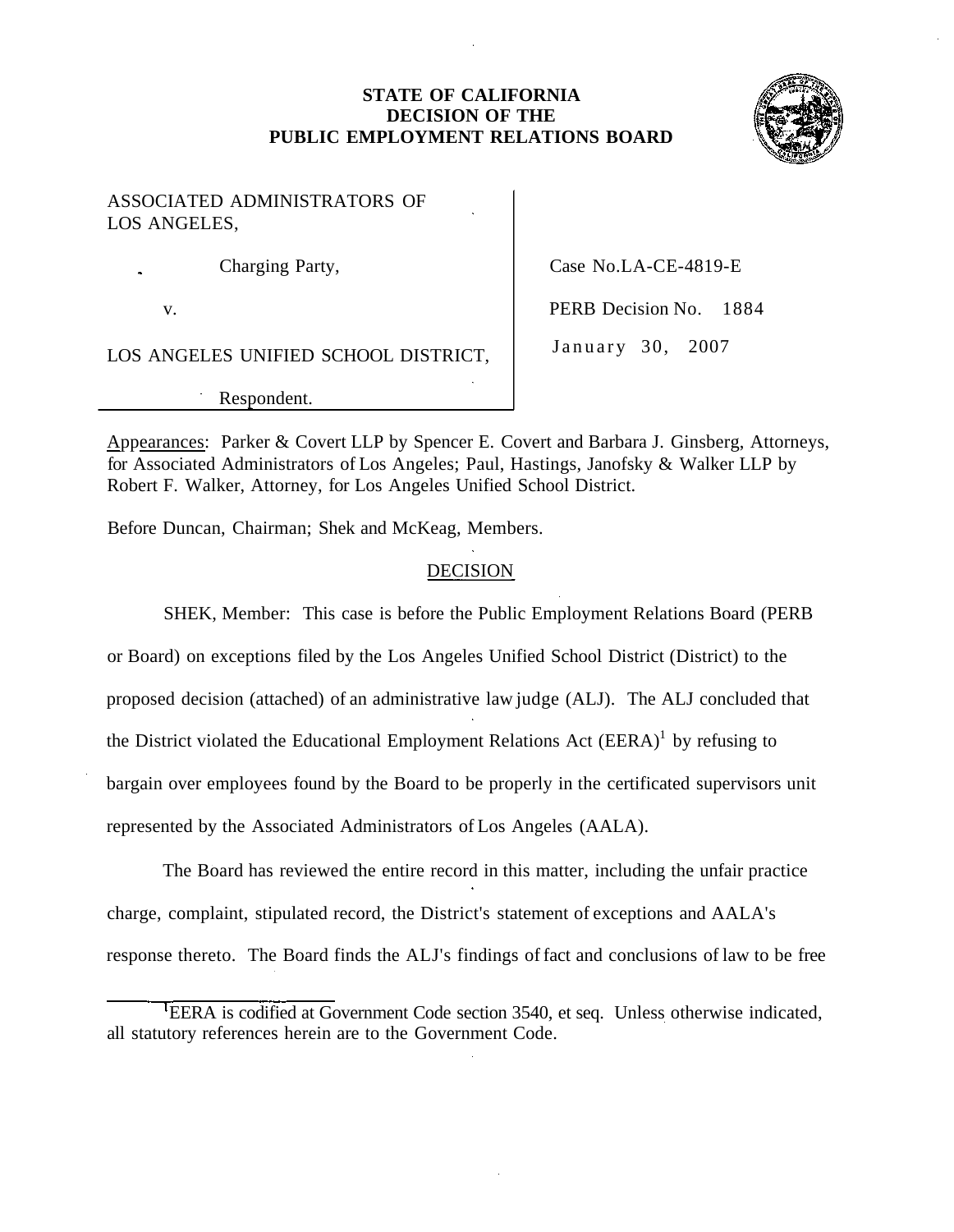of prejudicial error and adopts the proposed decision as the decision of the Board itself subject to the following modifications.

#### DISCUSSION

We replace the portion of the ALJ's "Findings of Facts" that discusses Los Angeles Unified School District (2004) PERB Decision No. 1665 (Los Angeles) to correct a minor factual error.<sup>2</sup> In Los Angeles, the Board adopted the proposed decision of an ALJ in consolidated Case Nos. LA-CE-4248-E and LA-UM-679-E. The unfair practice charge in that case alleged that the district had unilaterally and improperly designated 25 employee classifications as managerial. The association filed a unit modification petition requesting that the Board determine that the 25 disputed classifications were not management employees within the meaning of EERA section 3540.l(g), and were not excluded from the certificated supervisors unit. The Board found that 17 of 25 disputed classifications were properly designated management within the meaning of EERA section 3540.l(g). The Board ordered that employees in eight disputed classifications were not management employees within the meaning of EERA section 3540.l(g) and were therefore not excluded from the certificated supervisors unit.

In contravention of the Board's order, the District refused to bargain with seven of the eight disputed classifications. PERB decisional law has not sanctioned an employer's refusal to recognize an exclusive bargaining representative based on the employer's unilateral determination that the unit is, for some reason, inappropriate. (The Regents of the University of California (1989) PERB Decision No. 722-H (Regents), at p. 4.)

<sup>&</sup>lt;sup>2</sup>The ALJ misstated on page 3, first paragraph, of the proposed decision that there was "a District unit modification petition requesting that PERB exclude classifications from the unit." The District did not file the unit modification petition.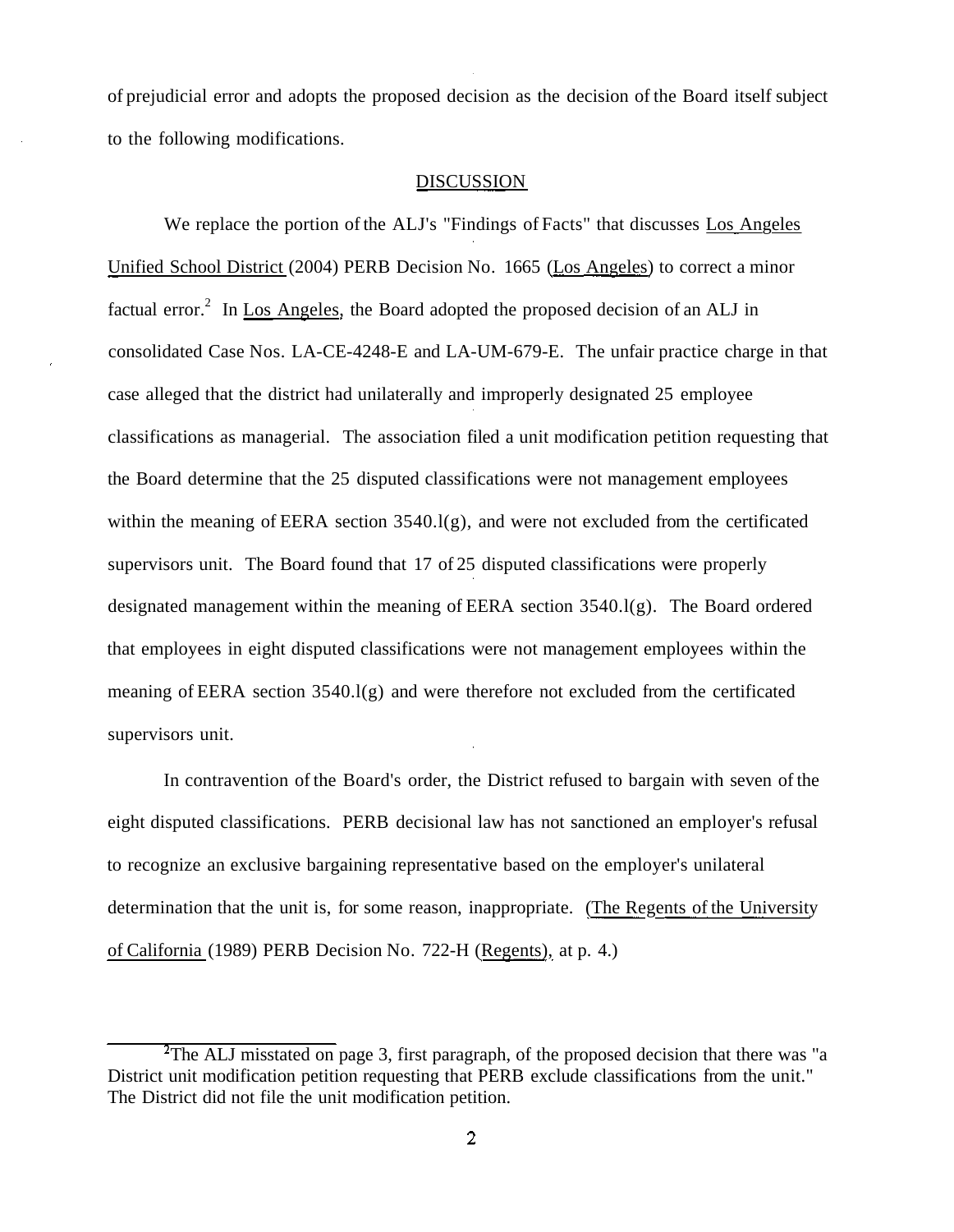In the absence of the presentation of newly discovered or previously unavailable evidence or special circumstances, relitigation of PERB's unit determination is not warranted. PERB's unit determination in Los Angeles is therefore binding precedent. (Redondo Beach City School District (1980) PERB Decision No. 140, at p. 3; Dixie Elementary School District (1983) PERB Decision No. 298, at p. 2; Regents, at p. 5.)

We find that the District's refusal to bargain in good faith with AALA over matters within the scope of bargaining for the seven classifications within the certificated supervisors unit to be a violation of EERA section 3543.5(c). By this same conduct, the District concurrently violated Section 3543.5(b) by denying AALA its statutory right as an exclusive representative to represent unit members in their employment relations with the District. The District's failure to meet and negotiate with AALA further interfered with employees because of their exercise of representational rights in violation of Section 3543.5(a). (El Monte Union High School District (1982) PERB Decision No. 220, at p. 11.)

### ORDER

Upon the foregoing findings of fact and conclusions of law, and the entire record in this case, it is found that the Los Angeles Unified School District (District) violated the Educational Employment Relations Act (EERA), Government Code section 3543.5(a), (b) and (c). The District violated EERA by refusing to bargain in good faith.

Pursuant to EERA section 3541.5(c), it hereby is ORDERED that the District, its governing board and its representatives shall:

A. CEASE AND DESIST FROM:

1. Refusing to negotiate in good faith with the Associated Administrators of Los Angeles (AALA) over all of the positions in the certificated supervisors bargaining unit;

 $\overline{3}$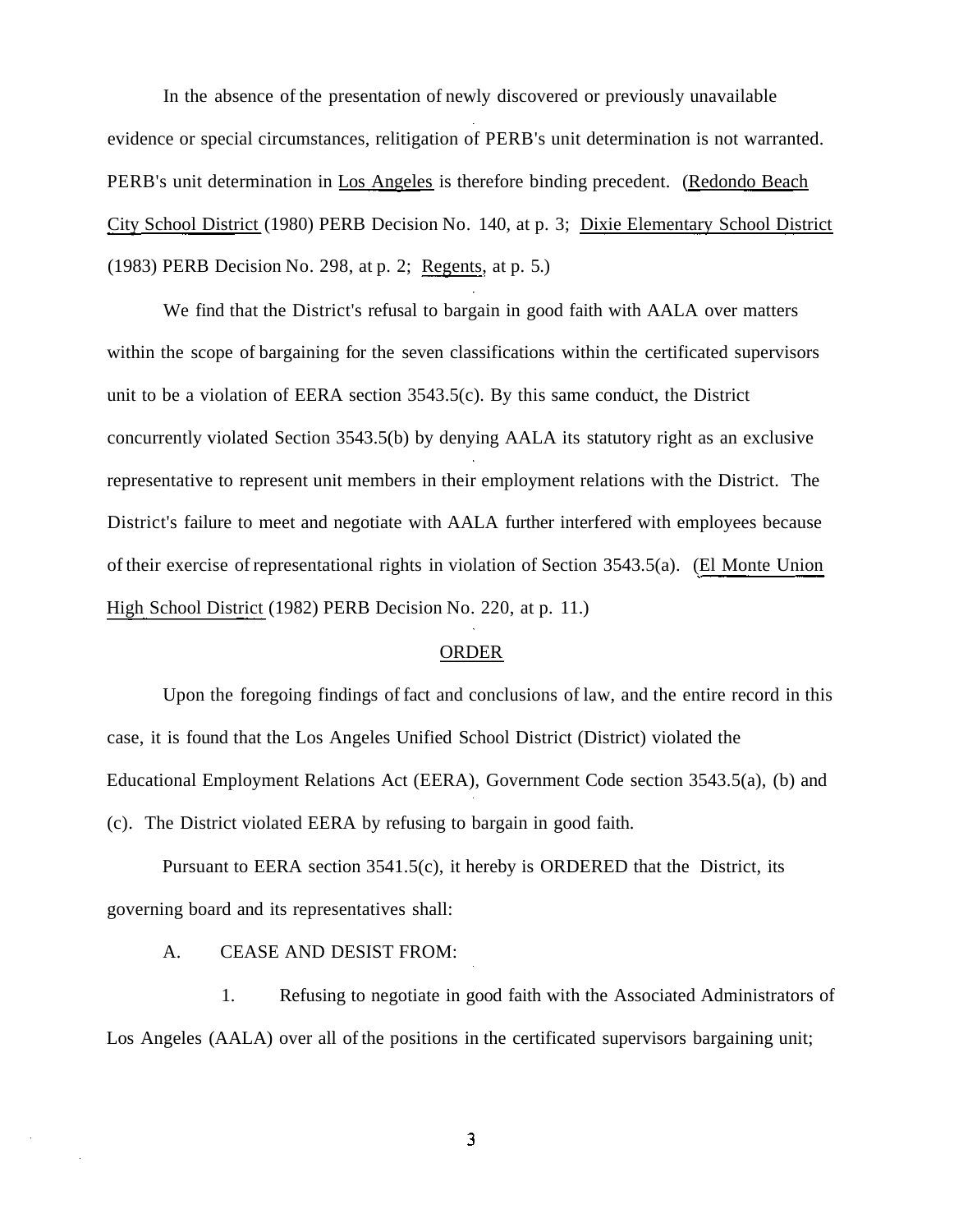2. By the same conduct, interfering with the rights of employees to be

represented by their exclusive representative; and

3. Denying AALA the right to represent its members.

### B. TAKE THE FOLLOWING AFFIRMATIVE ACTIONS DESIGNED TO EFFECTUATE THE POLICIES OF THE EERA:

1. Upon request, meet and negotiate with AALA as the exclusive

representative of all certificated supervisory employees in the bargaining unit, including:

Director, Professional Development Director, High School Programs Director, Middle School Programs Administrative Coordinator, Child Development Director, District Nursing Services Director, Instructional Support Services, Local District

Director, School Services, Local District

2. Within ten (10) workdays following the date this Decision is no longer

subject to appeal, post at all work locations where notices to employees are customarily placed, copies of the Notice attached hereto as an Appendix, signed by an authorized agent of the District indicating that it will comply with the terms of this Order. Such posting shall be maintained for a period of thirty (30) consecutive workdays. Reasonable steps shall be taken to ensure that this Notice is not reduced in size, altered, defaced or covered with any other material.

3. Written notification of the actions taken to comply with this Order shall be made to the General Counsel of the Public Employment Relations Board, or the General Counsel's designee. The District shall provide reports, in writing, as directed by the General Counsel or his/her designee. All reports regarding compliance with this Order shall be concurrently served on AALA.

Chairman Duncan and Member McKeag joined in this Decision.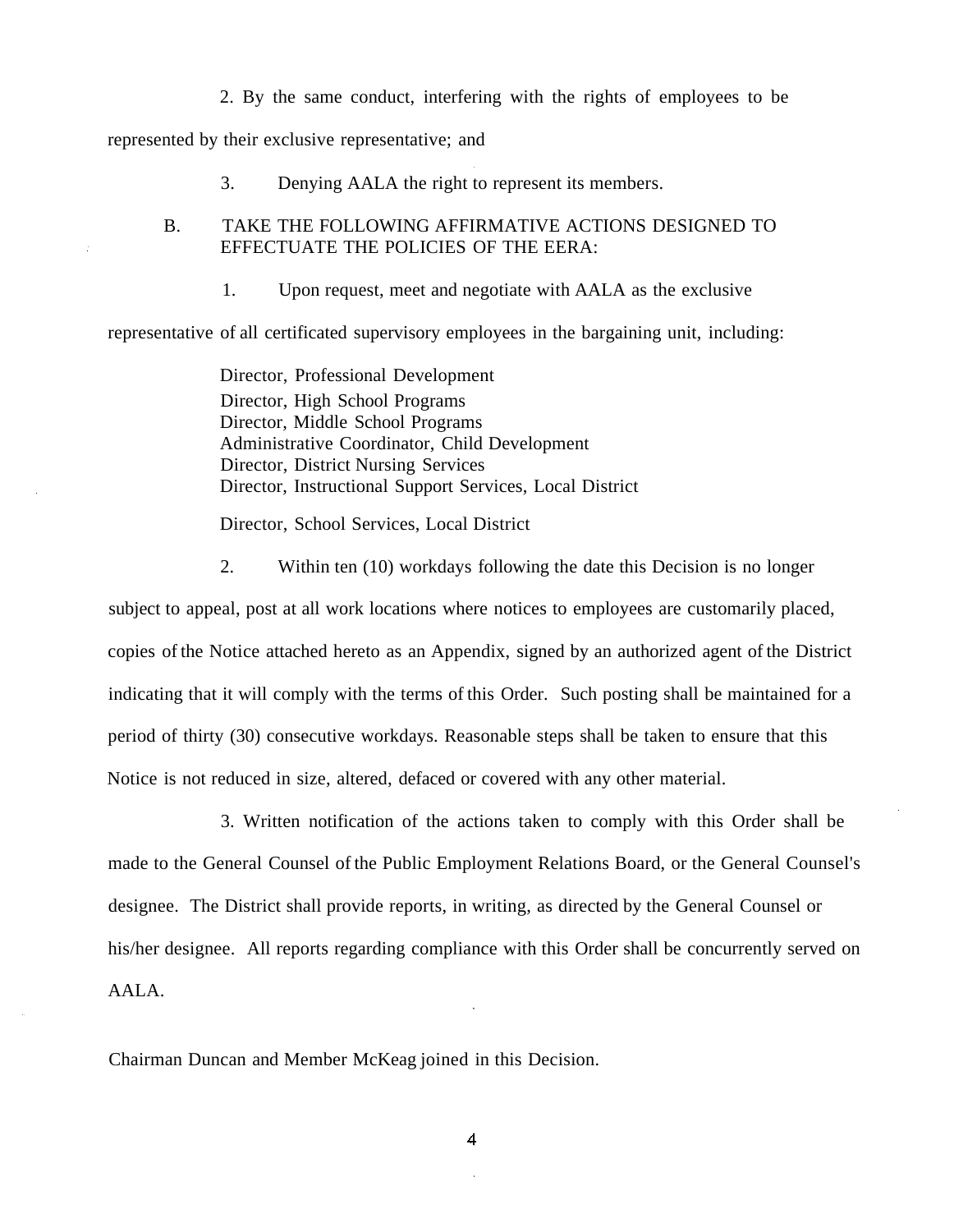# **NOTICE TO EMPLOYEES POSTED BY ORDER OF THE PUBLIC EMPLOYMENT RELATIONS BOARD An Agency of the State of California**



After a review of Unfair Practice Case No. LA-CE-4819, Associated Administrators of Los Angeles v. Los Angeles Unified School District in which all parties had the right to participate, it has been found that the Los Angeles Unified School District violated the Educational Employment Relations Act (EERA), Government Code section 3543.5(a), (b) and (c).

As a result of this conduct, we have been ordered to post this Notice and we will:

A. CEASE AND DESIST FROM:

1. Refusing to negotiate in good faith with the Associated Administrators of Los Angeles (AALA) over all of the positions in the certificated supervisors bargaining unit;

2. By the same conduct, interfering with the rights of employees to be represented by their exclusive representative; and

3. Denying AALA the right to represent its members.

# B. TAKE THE FOLLOWING AFFIRMATIVE ACTIONS DESIGNED TO EFFECTUATE THE POLICIES OF THE EERA:

1. Upon request, meet and negotiate with AALA as the exclusive representative of all certificated supervisory employees in the bargaining unit, including:

> Director, Professional Development Director, High School Programs Director, Middle School Programs Administrative Coordinator, Child Development Director, District Nursing Services Director, Instructional Support Services, Local District Director, School Services, Local District

Dated: LOS ANGELES UNIFIED SCHOOL DISTRICT

By:

Authorized Agent

THIS IS AN OFFICIAL NOTICE. IT MUST REMAIN POSTED FOR AT LEAST THIRTY (30) CONSECUTIVE WORKDAYS FROM THE DATE OF POSTING AND MUST NOT BE REDUCED IN SIZE, DEFACED, ALTERED OR COVERED WITH ANY OTHER MATERIAL.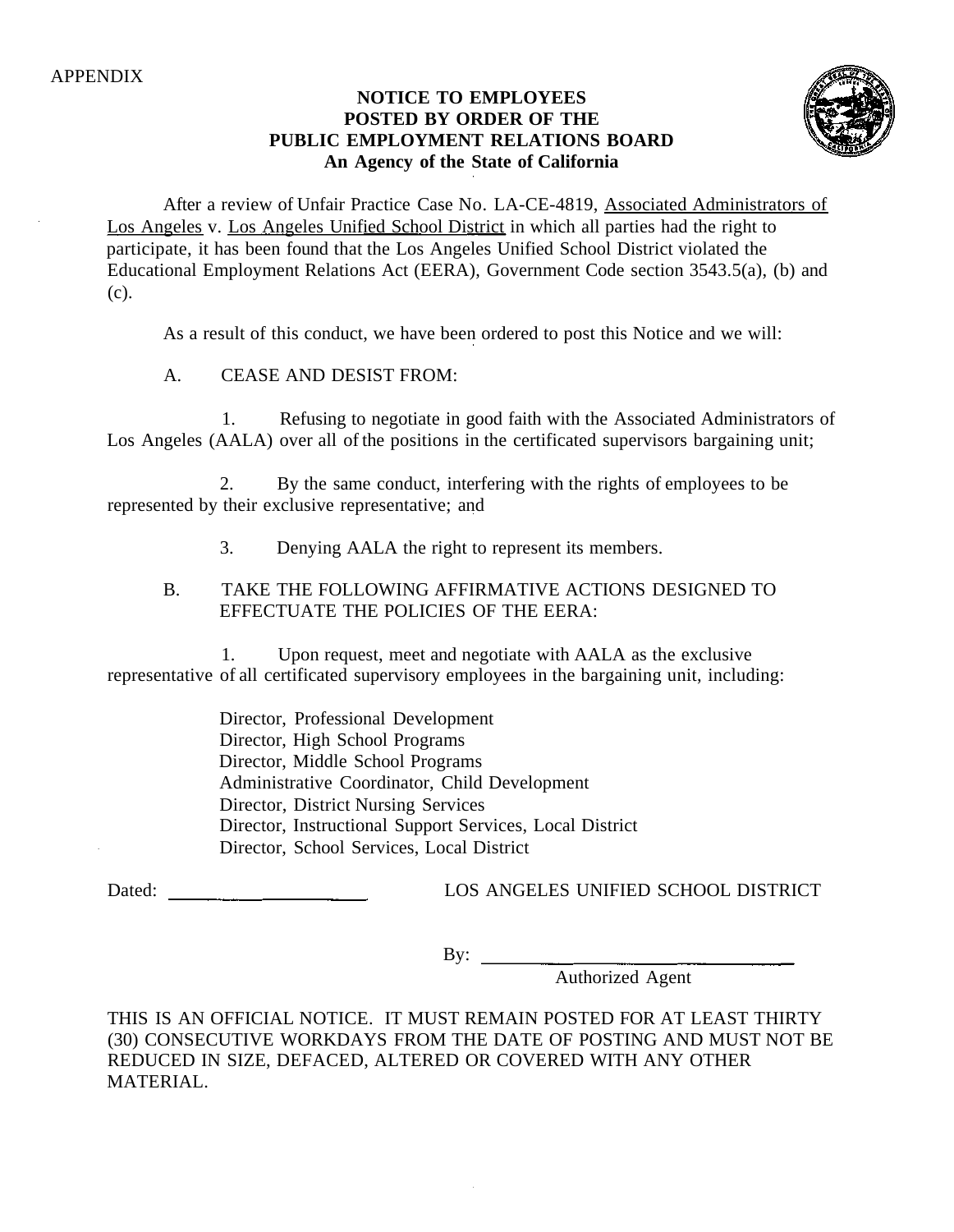## **STATE OF CALIFORNIA PUBLIC EMPLOYMENT RELATIONS BOARD**



## ASSOCIATED ADMINISTRATORS OF LOS ANGELES,

LOS ANGELES UNIFIED SCHOOL DISTRICT,

Respondent.

UNFAIR PRACTICE Charging Party, CASE NO. LA-CE-4819-E

v. (June 2, 2005)

Appearances: Parker & Covert LLP by Spencer Covert, Attorney, for Associated Administrators of Los Angeles; Paul, Hastings, Janofsky & Walker LLP by Robert F. Walker, Attorney, for the Los Angeles Unified School District.

Before Bernard McMonigle, Administrative Law Judge.

# PROCEDURAL HISTORY

In this case, a union alleges that the employer refuses to bargain over seven job classifications previously found by the Public Employment Relations Board (PERB or Board) to be in the collective bargaining unit. The employer's defense is that the PERB decision placing these positions in the bargaining unit was incorrect; it refuses to bargain over the positions because it believes them to be managerial and outside the unit.

On December 14, 2004, the Associated Administrators of Los Angeles (AALA or Association) filed an unfair practice charge against the Los Angeles Unified School District (District). On December 30, 2004, the PERB Office of the General Counsel issued a complaint against the District alleging that it refused to negotiate matters within the scope of bargaining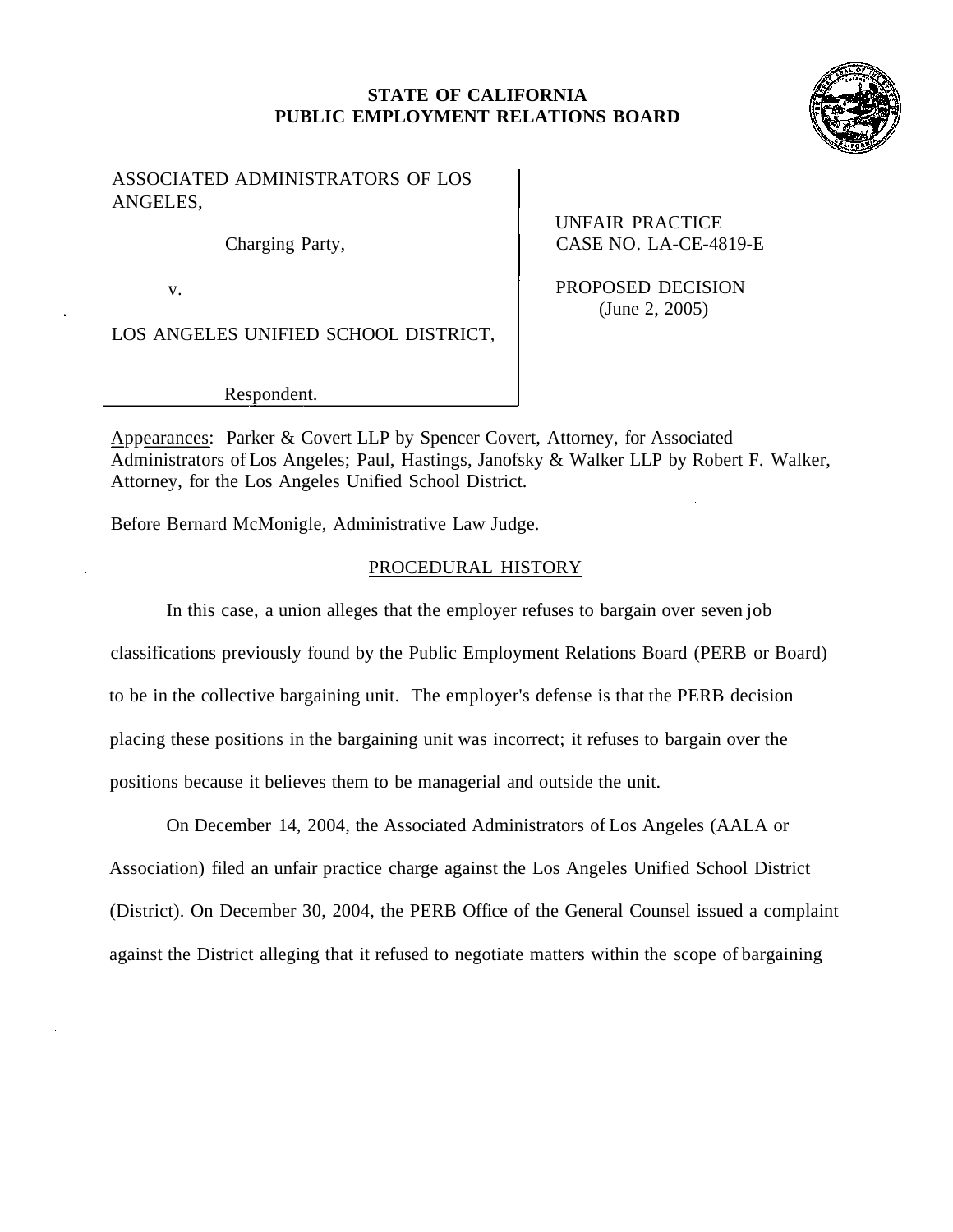for supervisory positions represented by the Association in violation of the Educational Employment Relations Act (EERA or Act) section  $3543.5(a)$  (b) and (c).<sup>1</sup>

The District answered the complaint on January 19, 2005, generally denying all allegations and asserting the affirmative defense that the subject classifications are management or confidential and not properly within the bargaining unit represented by the Association.

No settlement conference or formal hearing was held in this matter. Rather, on

March 23, 2005, the parties submitted a factual stipulation. With the receipt of the last brief on

April 13, 2005, the matter was submitted.

#### FINDINGS OF FACT

The material facts in this case are not in dispute. The District is a public school

employer as defined in section 3540.l(k). The AALA is the exclusive representative as

defined in section 3540.l(e) of an appropriate unit of employees.

<sup>1</sup> Unless otherwise indicated, all statutory references are to the Government Code. EERA is codified at section 3540 et. seq. In relevant part, section 3543.5 provides:

It is unlawful for a public school employer to do any of the following:

(a) Impose or threaten to impose reprisals on employees, to discriminate or threaten to discriminate against employees, or otherwise to interfere with, restrain, or coerce employees because of their exercise of rights guaranteed by this chapter. For purposes of this subdivision, "employee" includes an applicant for employment or reemployment.

(b) Deny to employee organizations rights guaranteed to them by this chapter.

(c) Refuse or fail to meet and negotiate in good faith with an exclusive representative. Knowingly providing an exclusive representative with inaccurate information, whether or not in response to a request for information, regarding the financial resources of the public school employer constitutes a refusal or failure to meet and negotiate in good faith.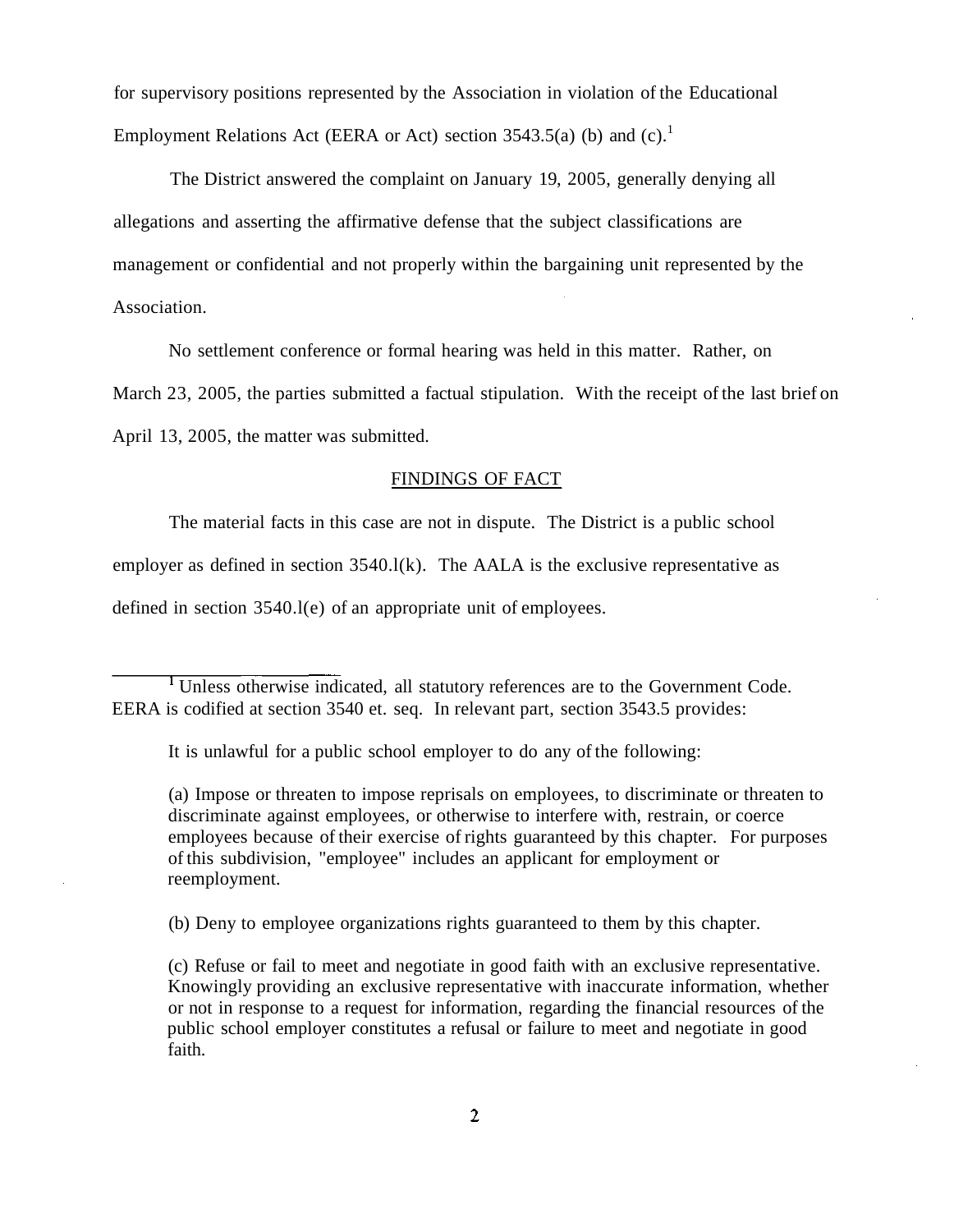On July 27, 2004, PERB issued Los Angeles Unified School District (2004) PERB

Decision No. 1665 (PERB Decision No. 1665). In that decision the Board adopted the proposed decision of an ALJ in a consolidated case that included an AALA unfair practice complaint alleging the District had improperly removed positions from its bargaining unit and a District unit modification petition requesting that PERB exclude classifications from the unit. The Board found that 17 disputed classifications (16 employees) should be excluded from the unit as management; the other 8 disputed classifications (61 employees) were found to be within the AALA bargaining unit.

On November, 22, 2004, the Association requested that the District meet and negotiate regarding the wages, hours and working conditions of the classifications that PERB determined were within its bargaining unit. On December 2, 2004, and continuing thereafter, the District has refused to bargain over seven of those classifications, specifically,

> Director, Professional Development Director, High School Programs Director, Middle School Programs Administrative Coordinator, Child Development Director, District Nursing Services Director, Instructional Support Services, Local District

Director, School Services, Local District

The District maintains that the seven classifications of employees, determined by PERB to be within the supervisory unit represented by the AALA, are management and should be excluded from the bargaining unit and the coverage of EERA.

#### **ISSUE**

Did the District refuse to bargain in violation of EERA?

## CONCLUSIONS OF LAW

This unfair practice case addresses the District's refusal to bargain over job

classifications found by PERB to be covered by the EERA and represented by the AALA.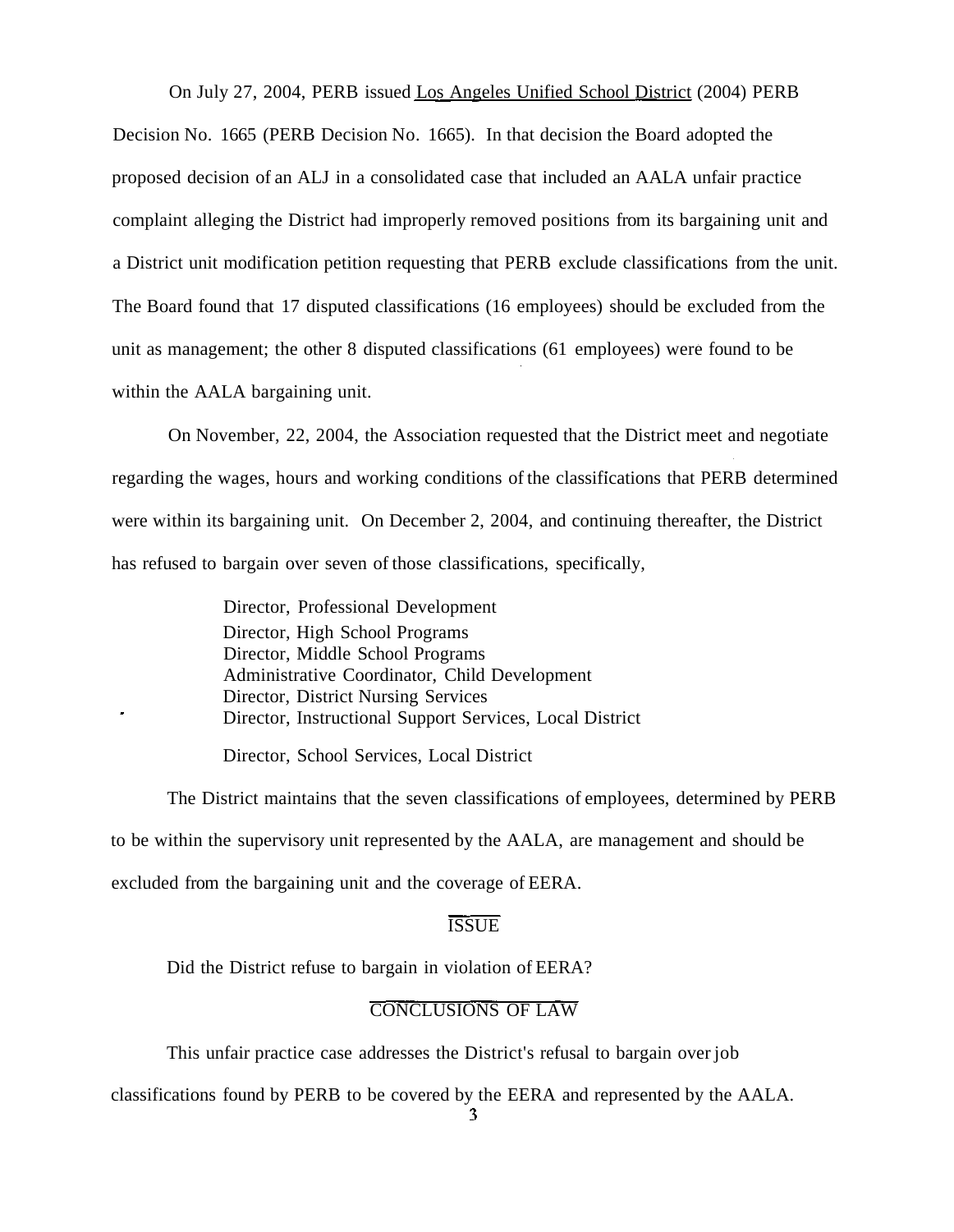This case is not about whether the seven subject job classifications are properly within the AALA bargaining unit or should be excluded as managerial. That issue was decided by the Board in PERB Decision No. 1665.

The parties stipulated that "this proceeding represents what is referred to as a 'technical refusal to bargain by the District.'" Using this tactic, employers in the private sector have obtained judicial review of labor board unit certification decisions after being found guilty of an unfair labor practice by refusing to bargain with the union. (See, e.g., J. R. Norton Co. v. Agricultural Labor Relations Bd. (1979) [26Cal.3d](https://26Cal.3d) 1, 160Cal.Rptr. 710; Boire v. Greyhound Corp. (1964) 376 U.S. 473, 84 S.Ct. 894.)<sup>2</sup>

The Board has held that a unit modification may only be accomplished by an agreement of the parties or through PERB's unit modification procedures; a "technical refusal to bargain" is not a means for challenging the parameters of the bargaining unit. (Regents of the University of California (1989) PERB Decision No. 722-H.)<sup>3</sup> Accordingly, no factual findings on the status of the disputed classifications will be made as part of this unfair practice proceeding.

The PERB unit determination made in PERB Decision No. 1665 remains binding on the parties. The AALA is the exclusive representative of an appropriate unit that includes the seven classifications disputed by the District. The District admits that it refused to negotiate

 $\overline{A}$  As with EERA (at Gov. Code section 3542), unit determinations under the National Labor Relations Act and California's Agricultural Labor Relations Act are generally not subject to direct judicial review.

<sup>&</sup>lt;sup>3</sup> In that case, the Board also noted that "[t]he NLRB and the ALRB have condoned the use of a 'technical refusal to bargain' only as a means of attacking initial certification proceedings, immediately following the completion of a representation election." Such is not the case herein, as the AALA was voluntarily recognized by the District in 1991.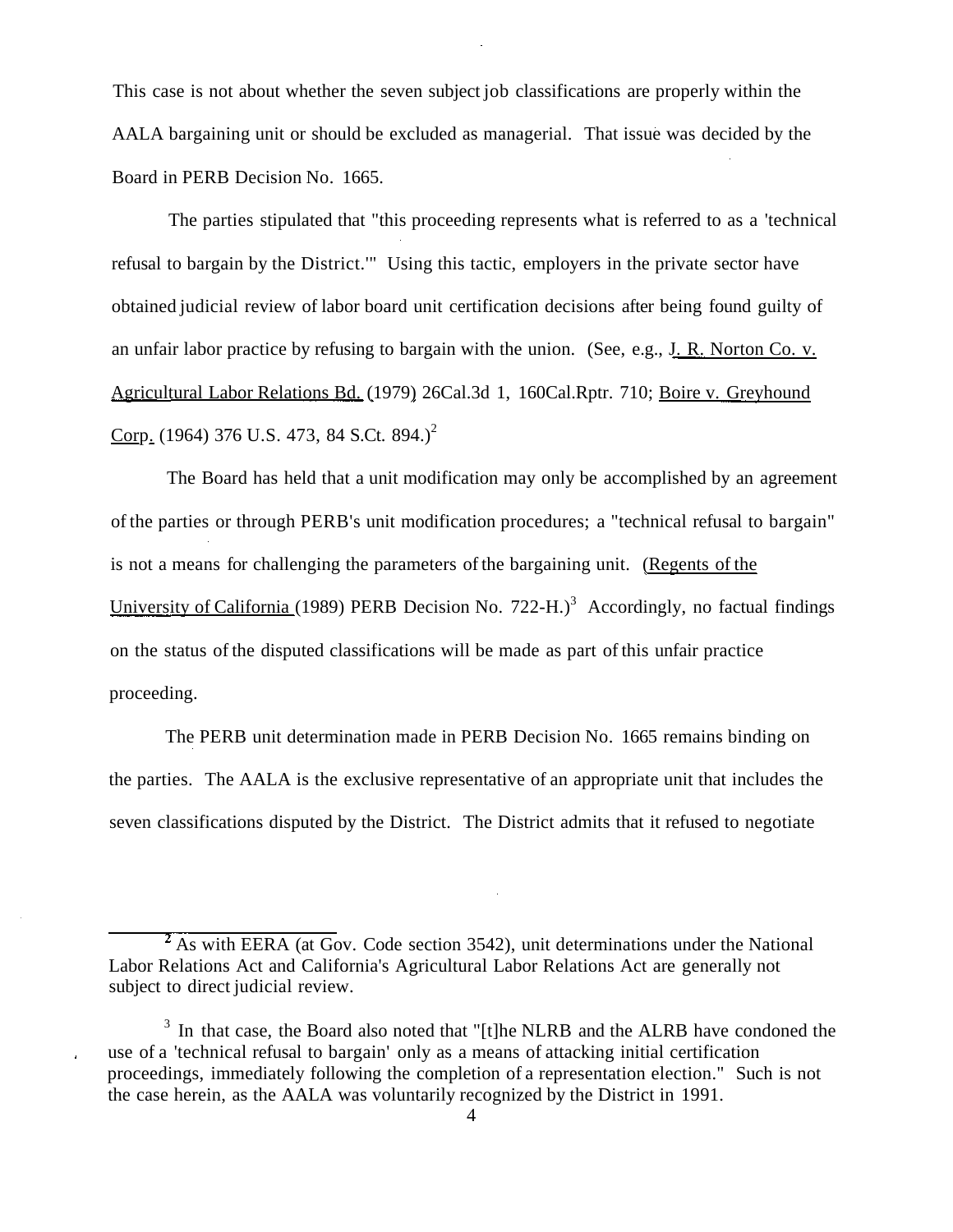matters within the scope of bargaining for these classifications. Such refusal constitutes a violation of section 3543.5(c) and, derivatively, sections 3543.5(a) and (b).

#### REMEDY

Under section 3541.5(c) the Board is given the remedial authority:

[T]o issue a decision and order directing an offending party to cease and desist from the unfair practice and to take such affirmative action.. .as will effectuate the policies of this chapter.

Based on the finding that the District has engaged in and is engaging in unfair practices by refusing to bargain over employees found by the Board to be properly in the bargaining unit represented by the AALA, the District is ordered to cease and desist therefrom, and, upon request, meet and negotiate with the Association as the exclusive representative of all employees in the appropriate unit.

#### PROPOSED ORDER

Upon the foregoing findings of fact and conclusions of law, and the entire record in the case, it is found that the Los Angeles Unified School District violated the Educational Employment Relations Act (Act), Government Code section 3543.5(a) (b) and (c). The District violated the Act by refusing to bargain in good faith.

Pursuant to section 3541.5(c) of the Government Code, it hereby is ORDERED that the Los Angeles Unified School District, its governing board and its representatives shall:

A. CEASE AND DESIST FROM:

1. Refusing to negotiate in good faith with the Associated Administrators of Los Angeles over all of the positions in the certificated supervisors bargaining unit

2. Interfering with the rights of employees to be represented by their exclusive representative by the same conduct; and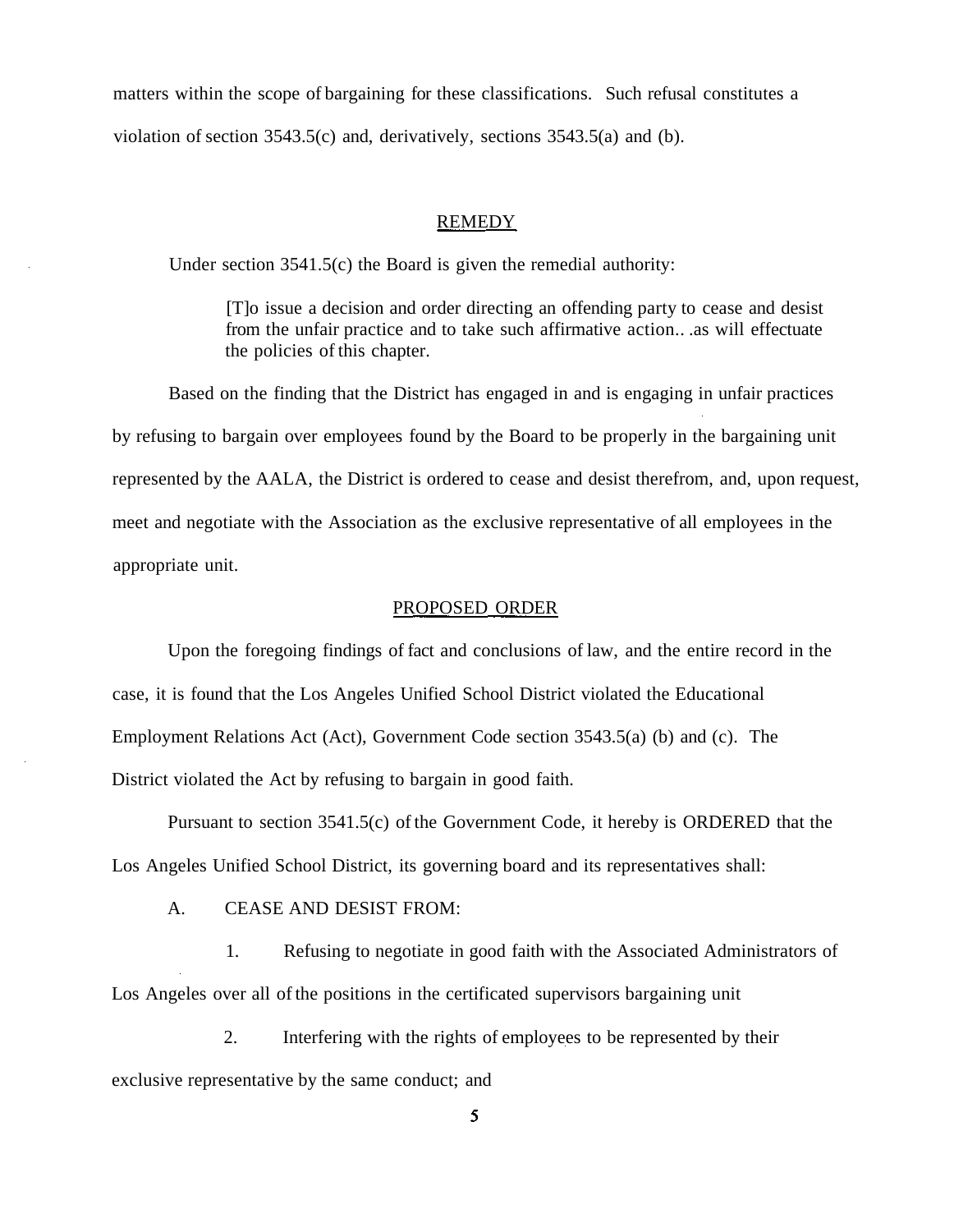3. Denying the Associated Administrators of Los Angeles the right to

represent its members by the same conduct.

### B. TAKE THE FOLLOWING AFFIRMATIVE ACTIONS DESIGNED TO EFFECTUATE THE POLICIES OF THE ACT:

1. Upon request, meet and negotiate with the above-named employee

organization as the exclusive representative of all certificated supervisory employees in the bargaining unit, including:

Director, Professional Development Director, High School Programs Director, Middle School Programs Administrative Coordinator, Child Development Director, District Nursing Services Director, Instructional Support Services, Local District

Director, School Services, Local District

2. Within ten (10) workdays of the service of a final decision in this matter,

post at all work locations where notices to employees in the Los Angeles Unified School District customarily are posted, copies of the Notice attached hereto as an Appendix. The Notice must be signed by an authorized agent of the District, indicating that it will comply with the terms of this Order. Such posting shall be maintained for a period of thirty (30) consecutive workdays. Reasonable steps shall be taken to ensure that the Notice is not reduced in size, altered, defaced or covered with any other material.

3. Written notification of the actions taken to comply with this Order shall be made to the General Counsel of the Public Employment Relations Board (PERB or Board), or the General Counsel's designee. Respondent shall provide reports, in writing, as directed by the General Counsel or his/her designee. All reports regarding compliance with this Order shall be concurrently served on the charging party.